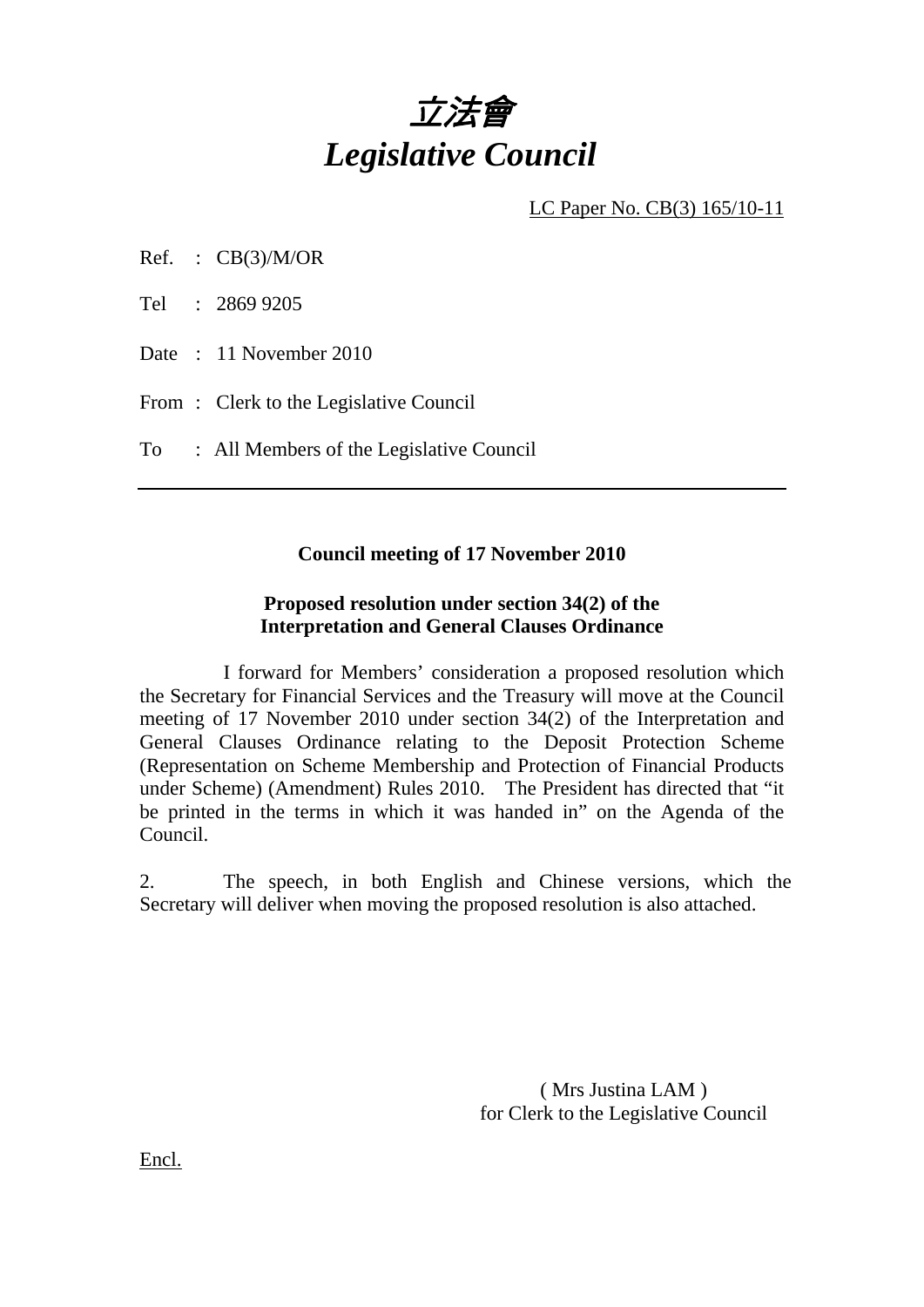## **Interpretation and General Clauses Ordinance**

## **Resolution**

(Under section 34(2) of the Interpretation and General Clauses Ordinance  $(Cap. 1)$ 

## **Deposit Protection Scheme (Representation on Scheme Membership and Protection of Financial Products under Scheme) (Amendment) Rules 2010**

**Resolved** that the Deposit Protection Scheme (Representation on Scheme Membership and Protection of Financial Products under Scheme) (Amendment) Rules 2010, published in the Gazette as Legal Notice No. 131 of 2010 and laid on the table of the Legislative Council on 20 October 2010, be amended as set out in the Schedule.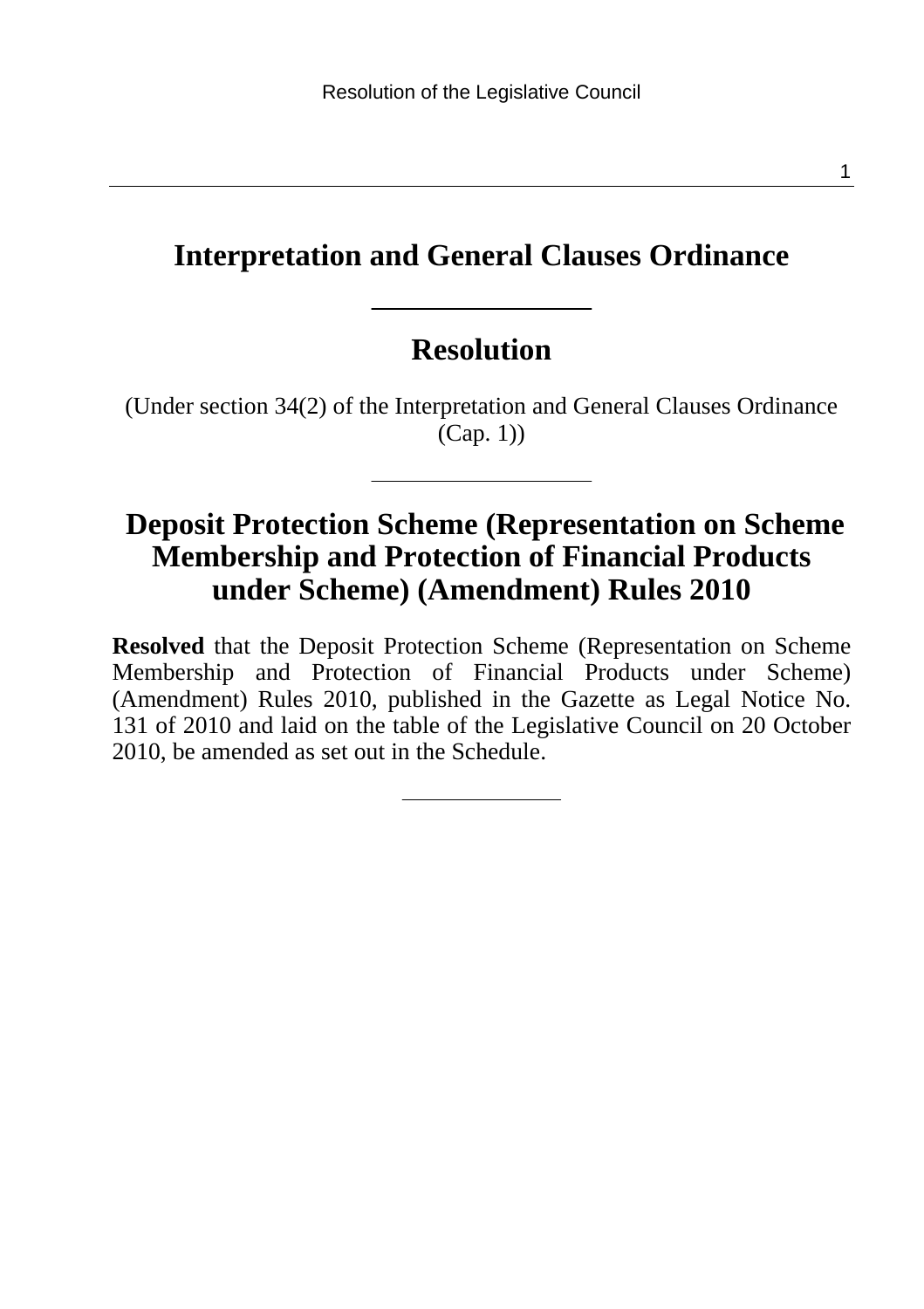## **Schedule**

## **Amendments to Deposit Protection Scheme (Representation on Scheme Membership and Protection of Financial Products under Scheme) (Amendment) Rules 2010**

**1. Section 10 amended (Section 6 amended (Disclosure as to financial products offered on or after commencement of these Rules))** 

After section 10(2)—

#### **Add**

" $(2A)$  Section  $6(4)(b)(i)$ —

### **Repeal**

"the commencement of these Rules"

#### **Substitute**

"25 September 2006".".

**2. Section 15 amended (Section 7A added)** 

(1) Section 15, new section  $7A(2)(a)(i)$ —

### **Repeal**

 $(5, 7)$ 

### **Substitute**

"3".

(2) Section 15, new section  $7A(2)(a)(ii)$ —

## **Repeal**

 $"10"$ 

## **Substitute**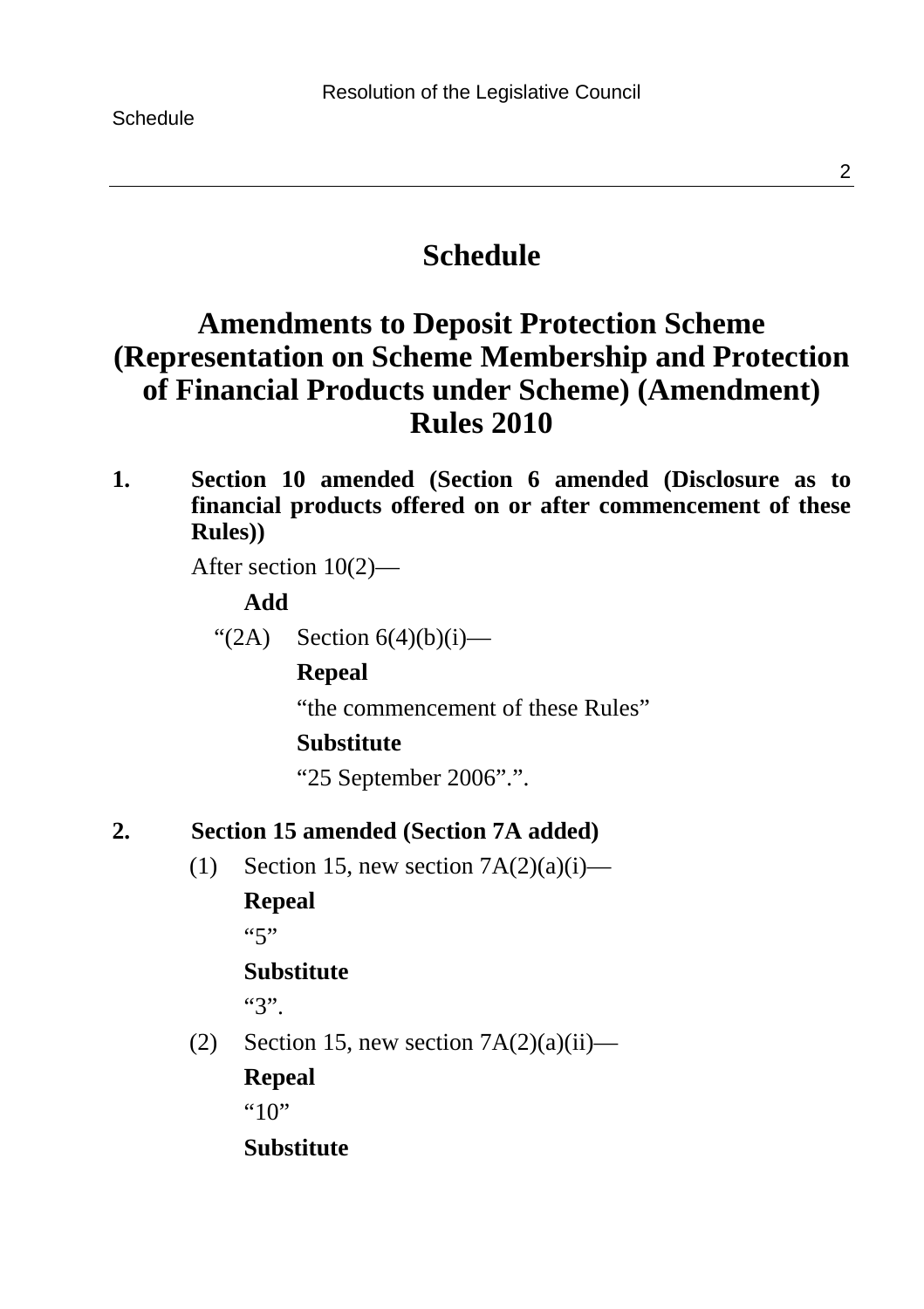"7".

(3) Section 15, new section  $7A(2)(b)$ — **Repeal**  "10"

## **Substitute**

"7".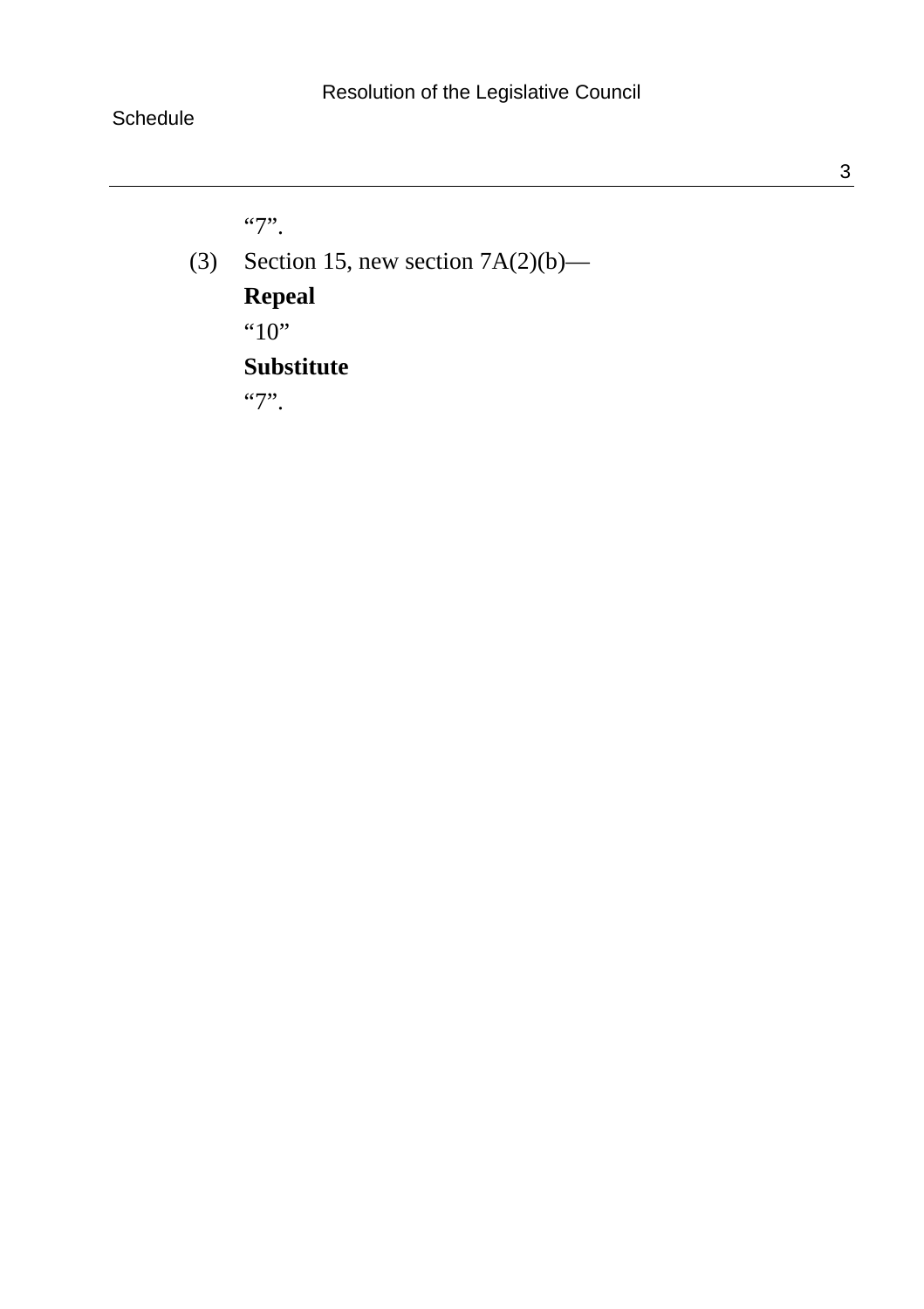# **Legislative Council Meeting on 17 November 2010**

# **Deposit Protection Scheme (Representation on Scheme Membership and Protection of Financial Products under Scheme) (Amendment) Rules 2010 ("Amendment Rules")**

# **Speech for SFST for Moving the Motion to amend sections 10 and 15 of the Amendment Rules**

President,

 I move to amend the Deposit Protection Scheme (Representation on Scheme Membership and Protection of Financial Products under Scheme) (Amendment) Rules 2010, as printed in the paper circulated to Members.

2. In the light of the relevant developments in international and local financial markets since the outbreak of the global financial crisis, and the experience gained from operating the Deposit Protection Scheme (the "DPS Scheme") since 2006, the Hong Kong Deposit Protection Board ("the Board") completed a review of the DPS Scheme in 2009. One of the proposals concluded from the review is to strengthen the representation made by DPS Scheme members regarding their Scheme membership status and the protection status of their financial products. The Board tabled the Amendment Rules at the Legislative Council for negative vetting on 20 October 2010. A subcommittee was then formed to scrutinize the Amendment Rules ("the Subcommittee"). The Subcommittee has completed the scrutiny work and indicated support to the Amendment Rules. I would like to express my wholehearted gratitude to Hon Chan Kam-lam, Chairman of the Subcommittee, and other Subcommittee members for their invaluable views expressed during the course of scrutiny.

3. In response to the proposals made by the Subcommittee during the scrutiny, we propose to amend to section 15 of the Amendment Rules which adds section 7A to the Deposit Protection Scheme (Representation on Scheme Membership and Protection of Financial Products under Scheme) Rules ("Representation Rules"). Section 7A provides that a DPS Scheme member is required to reply within a specified time limit to a request by a person holding a financial product offered by the Scheme member for confirmation as to whether the financial product is protected by the DPS Scheme. The purpose of the amendments is to address the proposal of the Subcommittee to